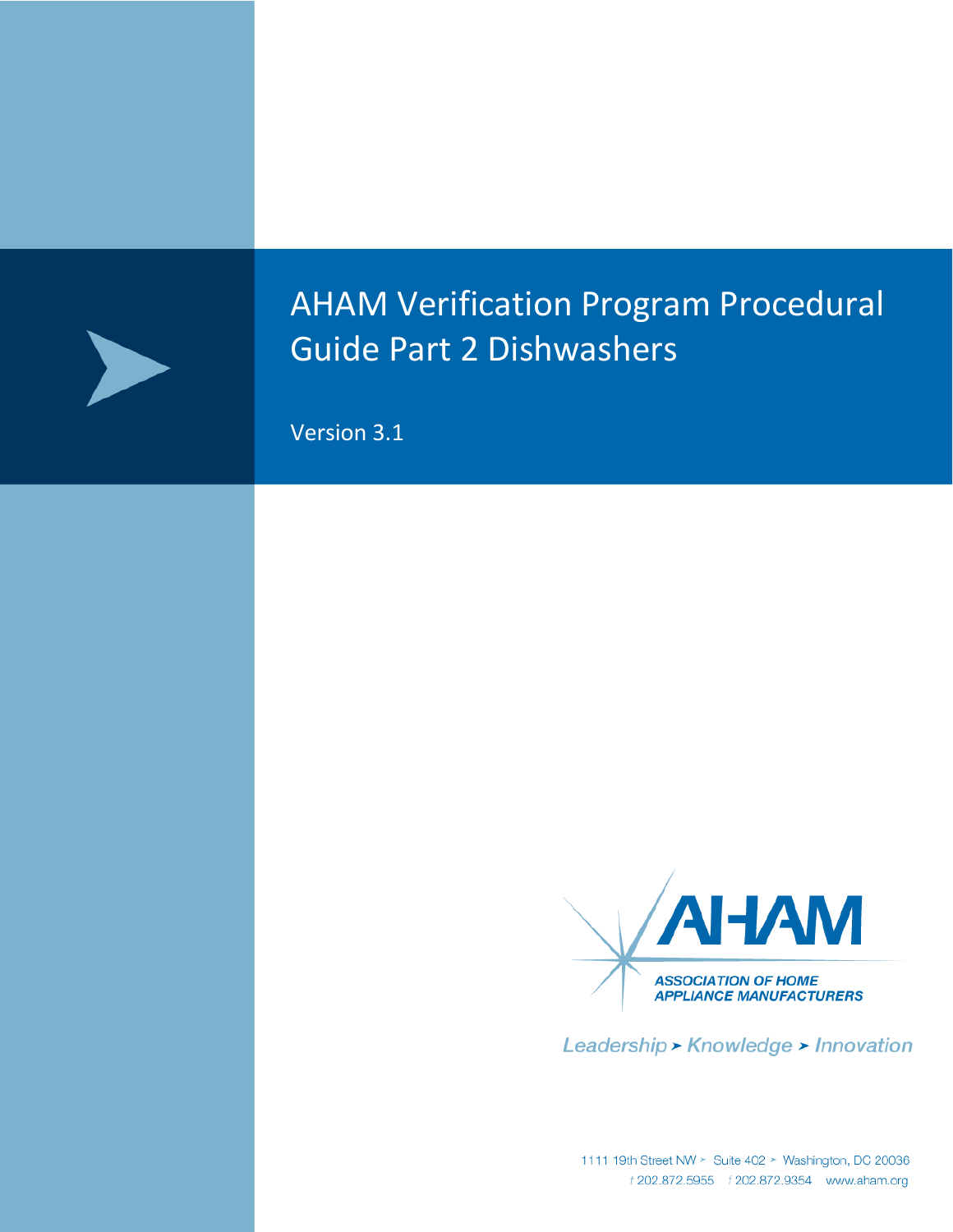## **Sponsor:**

Association of Home Appliance Manufacturers (AHAM) 1111 19th St. NW, Suite 402 Washington, DC 20036

#### **Administrator:**

CSA International 178 Rexdale Blvd. Toronto, ON M9W 1R3 Canada

©AHAM 2020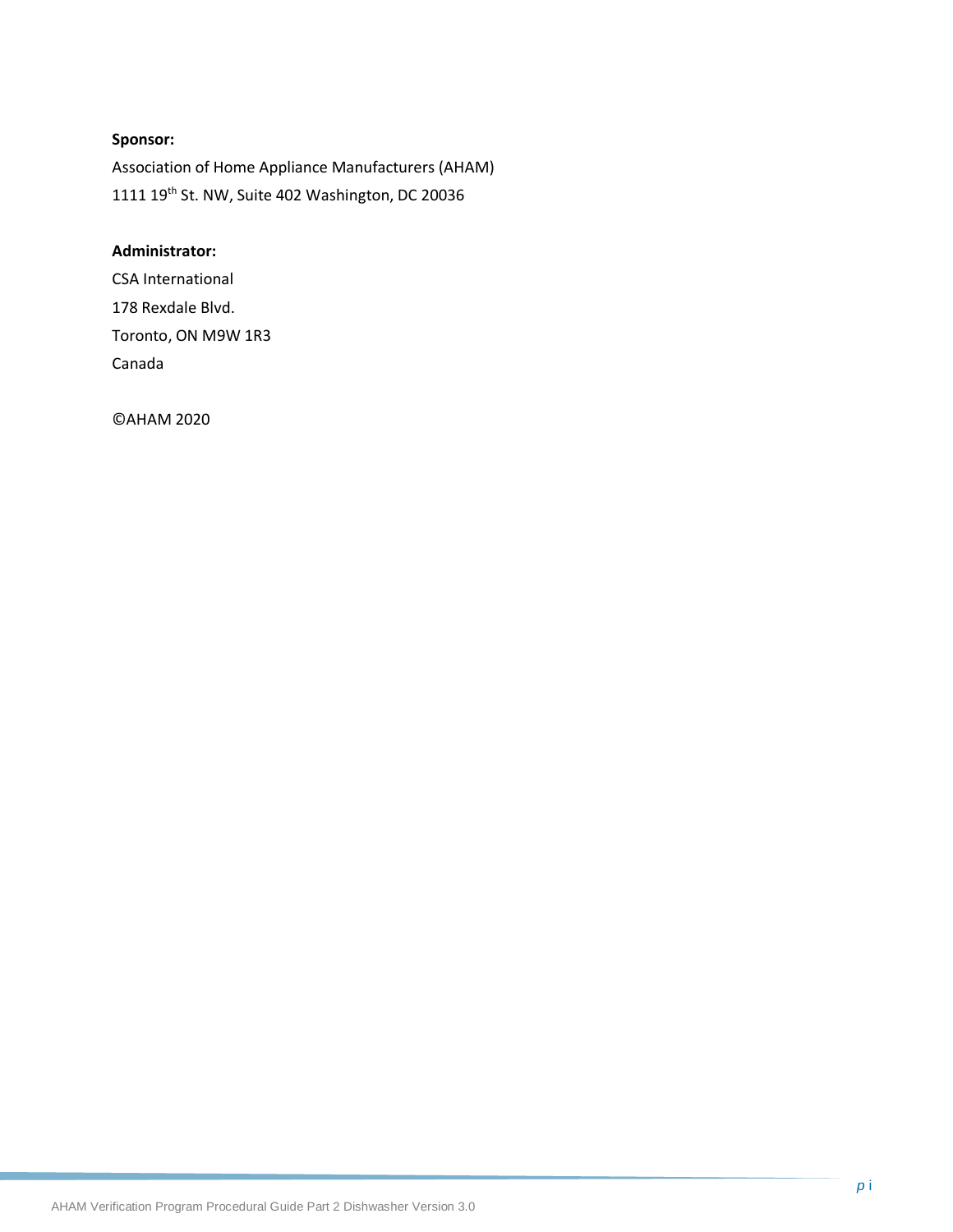## **DOCUMENT REVISION HISTORY**

| <b>Revision</b> | <b>Revision Description</b> | Date (MM/DD/YYYY) |
|-----------------|-----------------------------|-------------------|
| N/A             | <b>Initial Release</b>      | 3/27/2017         |
| 1.a             | <b>Editorial Change</b>     | 7/12/2017         |
| 2.0             | <b>Editorial Change</b>     | 11/29/2018        |
| 3.0             | <b>General Updates</b>      | 5/1/2020          |
| 3.1             | <b>General Updates</b>      | 3/18/2022         |

**Note:** The document revision history will only list the editorial revisions with the addition of alphanumeric letters next to the procedural guide version number and all the other substantial revisions will be indicated by a new version number.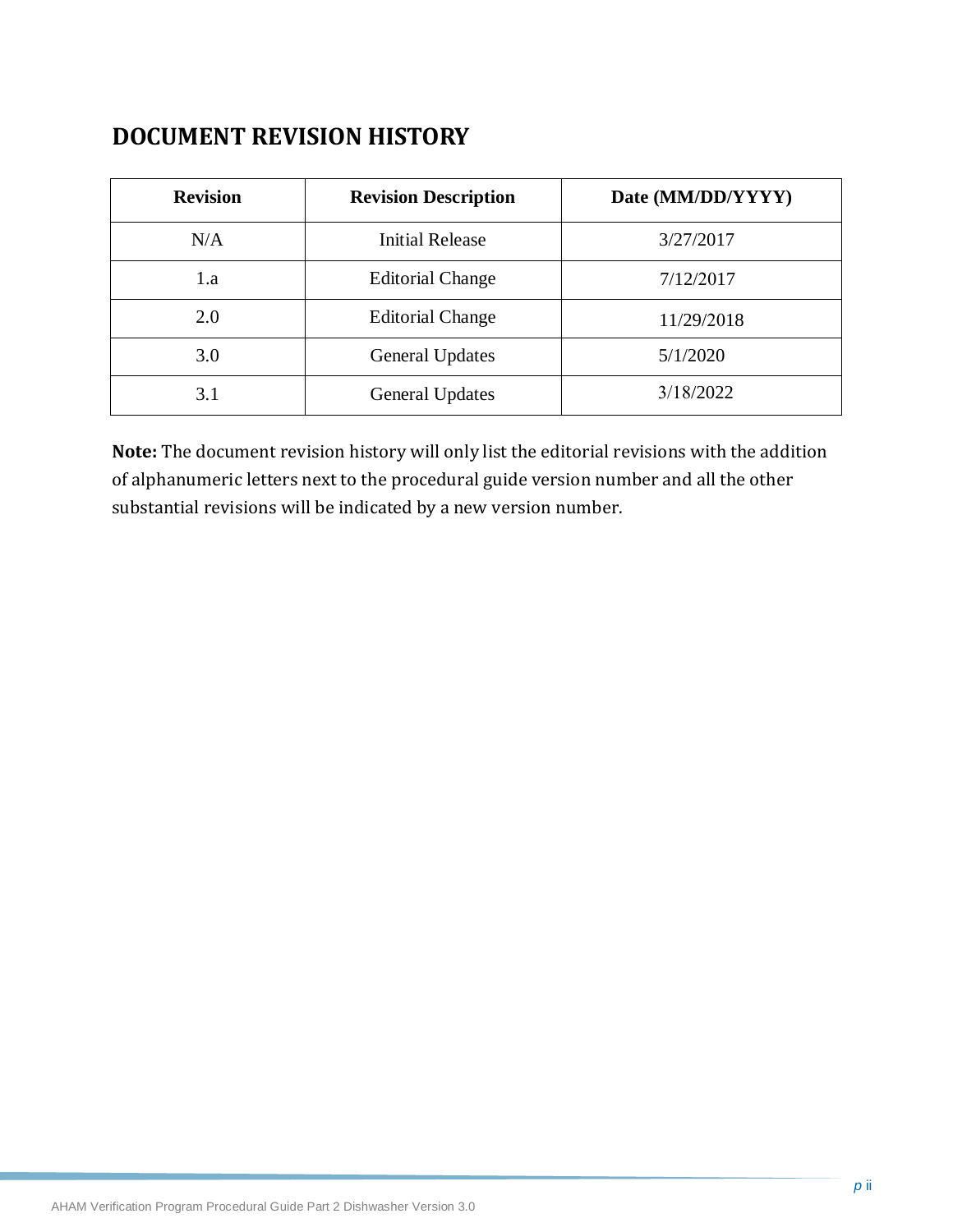## **FOREWORD**

The Association of Home Appliance Manufacturers (AHAM) sponsors the Dishwasher **Verification Program** (**Program** or **Verification Program**). This Procedural Guide outlines the specific policies and procedures which applies to Dishwasher **Verification Program** operated by AHAM. This Procedural Guide Part 2 should be used in conjunction with the AHAM Verification Program Procedural Guide Part 1 for All Major Appliance Verification Programs.

In order for products to be sold into the market in the United States, they must be compliant with applicable energy efficiency standards. The U.S. Department of Energy (DOE) request the product's Annual Energy Consumption including Standby Power (AEC), and Maximum Water Consumption are requested at the time of certification. Other programs, such as the voluntary ENERGY STAR program, a joint program of DOE and the US Environmental Protection Agency (EPA), administered by EPA, may require that **Manufacturers** obtain third-party **Qualification** of their products prior to distributing them into the market place.

Product certification is the responsibility of the product **Manufacturer**. The AHAM **Program** is not a certification program – it does not test products prior to their entry into market and it does not submit certification compliance information to **Government Stakeholders** on behalf of the **Manufacturers**. The AHAM **Program** does not qualify products, in the same way that it does not certify products.

The ENERGY STAR program, as of January 1, 2011, requires that any Dishwasher enrolled in the ENERGY STAR program be part of a third-party **Verification Program**. The selection process for AHAM is based on a sampling rate of 10% of each **Participant's Basic Models** with targeted selection requests by **Government Stakeholders** and the remaining selected randomly. The AHAM Dishwasher **Verification Program** has been recognized as a Verification Administrator for ENERGY STAR.

Verification of a product's stated energy consumption is typically conducted through random selection and testing of products already on the market. The AHAM **Program** provides a uniform and commercially practical verification of Dishwasher, Annual Energy Consumption (including Standby Power) and Water Consumption values. The intent of this industry **Program** is to verify the claims for all dishwashers models are consistent with the claims values certified to the ENERGY STAR by a **Manufacturer** or **Private Brand Owner**. The **Program** cannot and will not enforce a product's compliance with energy efficiency standards or other voluntary program requirements.

Participation in the **Program** is voluntary. An independent EPA-recognized, ISO/IEC 17025 (latest edition) accredited third party test laboratory under contract to AHAM provides verification and challenge testing based on the EPA ENERGY STAR Product Specification for Residential Dishwasher version 6.0 and DOE **Test Procedure** (10 C.F.R. Part 430, Subpart B, Appendix C1), with additional specificity provided by approved interpretations consistent with the DOE **Test Procedure**.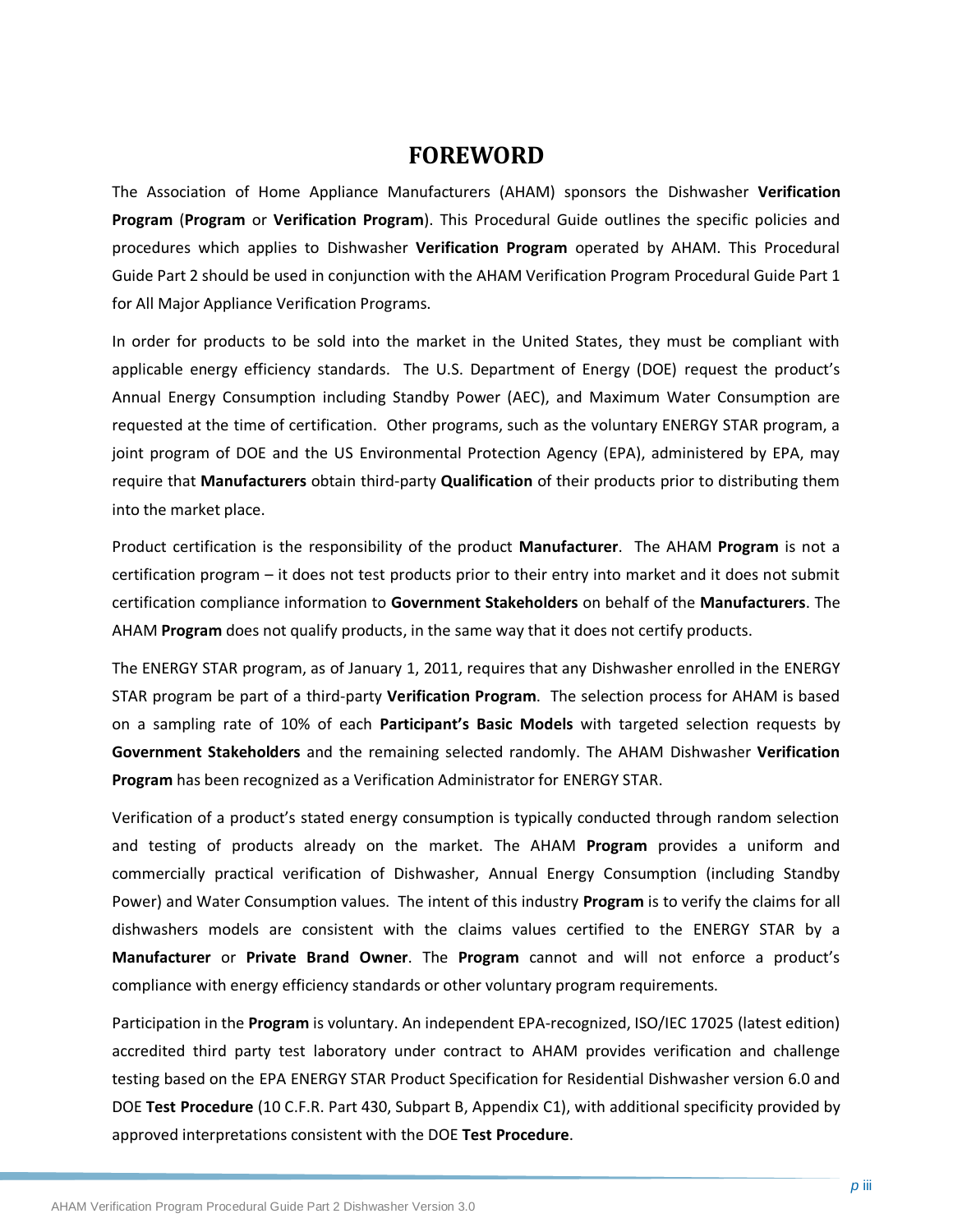To participate in this **Program**, a **Participant** must list with AHAM all ENERGY STAR qualified models in production consistent with EPA ENERGY STAR **Qualified Product List (QPL)** and meet the requirements of 16 CFR 305.11(a)(1), unless the models are outside the scope of the **Verification Program Test Procedure**.

The AHAM **License Agreement (Agreement)** is a contract between the **Participant** and AHAM and is the governing document for participation in this **Program**. This Procedural Guide is an extension of, and is incorporated into, the Agreement and provides for the administration and uniform execution of the **Program**. General information and procedural details are included in this Procedural Guide. AHAM's **Major Appliance Verification Steering Committee (MAVSC)**, with oversight from the AHAM **Legal Operations Advisory Council (LOAC)** as needed, and at their sole discretion, may revise the Procedural Guide if such revision is deemed necessary, or as requested by DOE and EPA.

#### **For additional information, contact:**

Association of Home Appliance Manufacturers 1111 19th Street, NW Suite 402 Washington, DC 20036 Phone : 202-872-5955 [www.aham.org](http://www.info.org/)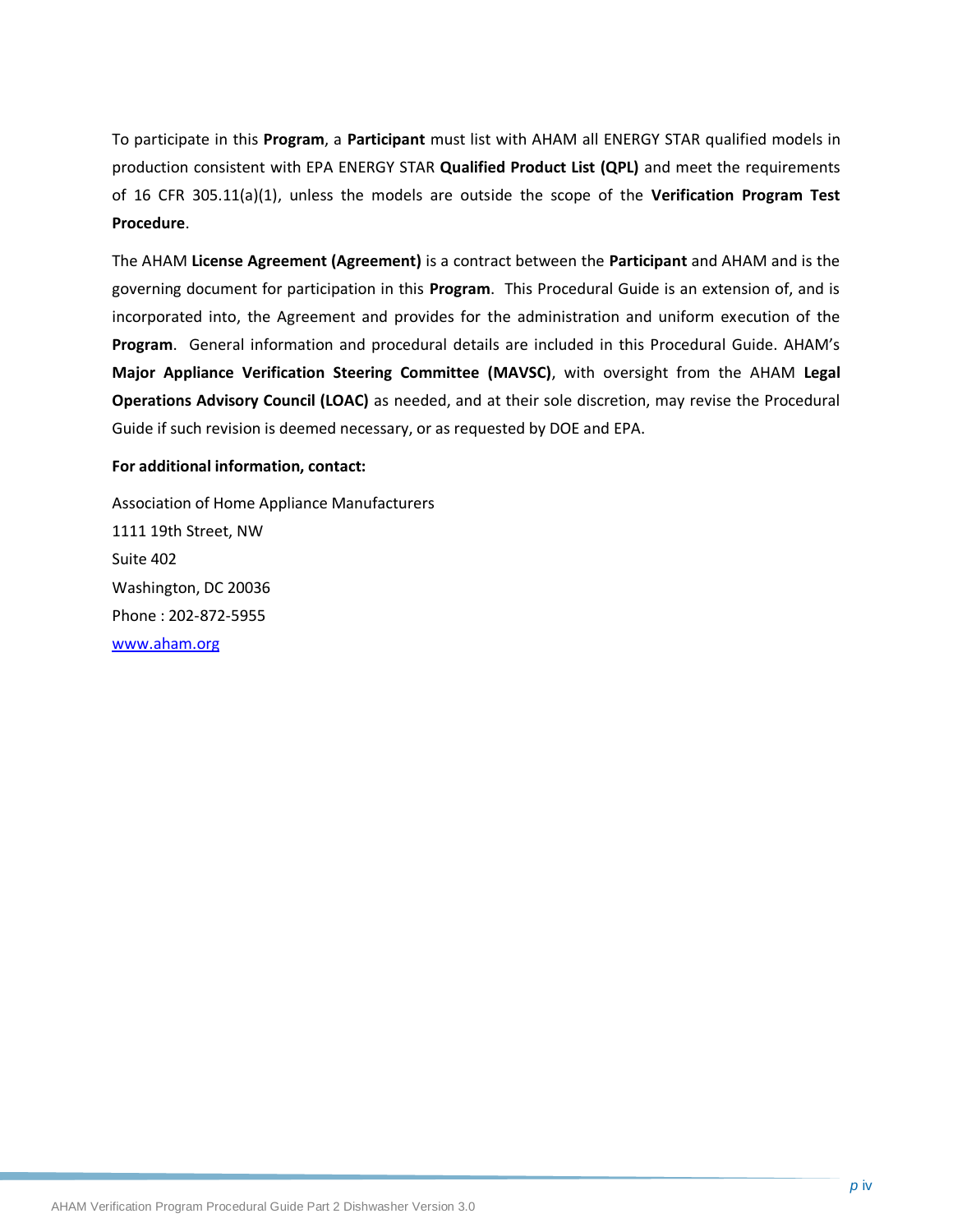## **Table of Contents**

| $\mathbf{1}$ . |                                                                            |  |
|----------------|----------------------------------------------------------------------------|--|
|                |                                                                            |  |
|                |                                                                            |  |
|                |                                                                            |  |
|                |                                                                            |  |
|                |                                                                            |  |
| 2.             |                                                                            |  |
|                |                                                                            |  |
|                |                                                                            |  |
| 3.             |                                                                            |  |
|                |                                                                            |  |
| 4.             |                                                                            |  |
| 5.             |                                                                            |  |
|                |                                                                            |  |
|                | 5.7 Finding of Potential Non-Compliance with ENERGY STAR Requirements  4   |  |
| 6.             |                                                                            |  |
| 7 <sub>1</sub> |                                                                            |  |
|                | APPENDIX A. AHAM DISWASHER VERIFICATION PROGRAM LICENSE AGREEMENT  6       |  |
|                | APPENDIX B. AHAM DISWASHER VERIFICATION PROGRAM CHALLENGE REQUEST FORM  13 |  |
|                |                                                                            |  |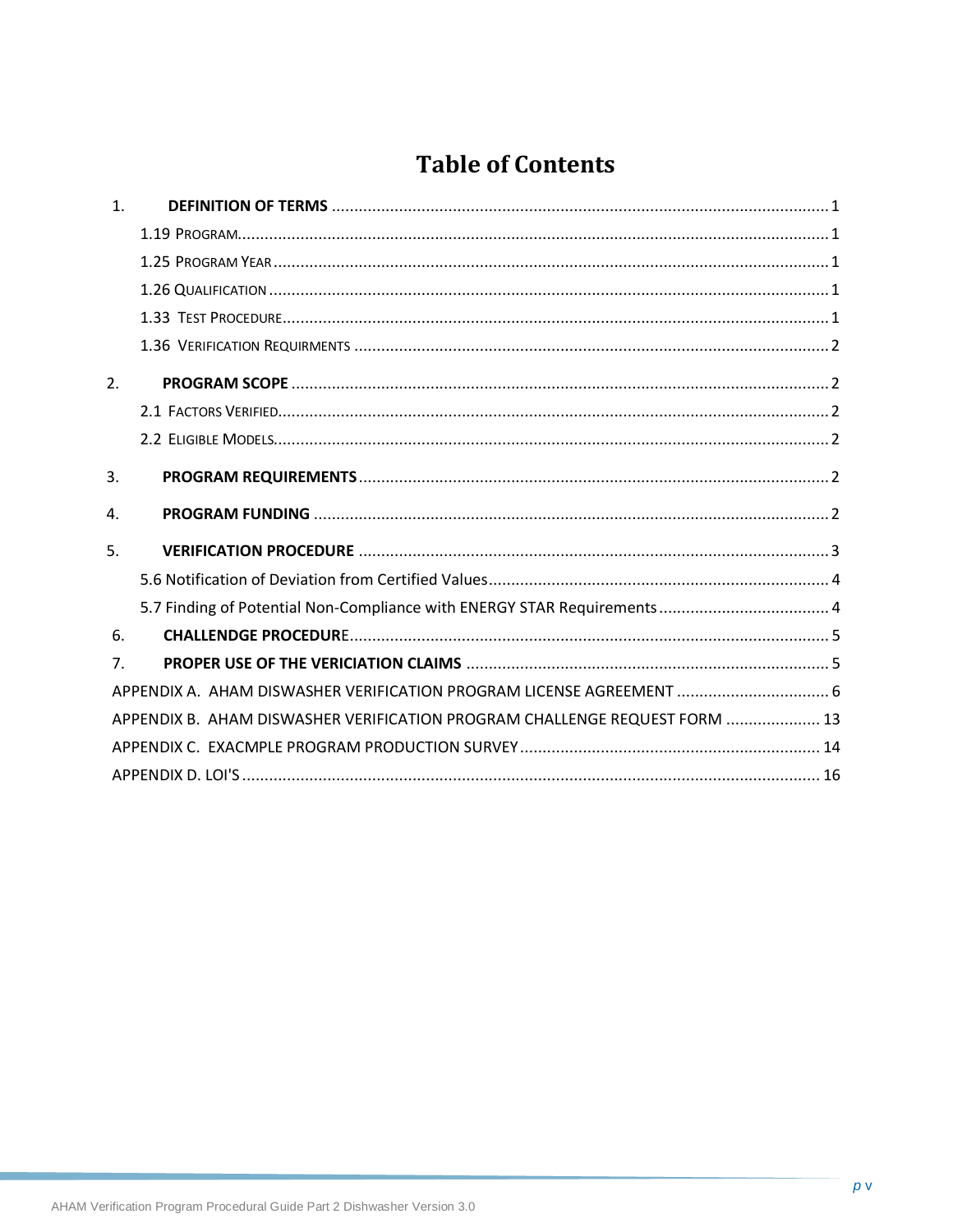*In all Instances the term, Test Procedure references the Procedure found at 10 CFR Part 430 Subpart B, Appendix C1. In addition to the definitions found in AHAM Verification Program Procedural Guide Part 1, the following definitions apply:*

## <span id="page-6-0"></span>**1. Definition of Terms**

The text of the AHAM Verification Program Procedural Guide Part 1 is amended as follows: All references to 10 CFR Part 430, Subpart B are amended to include Appendix C1. This will be noted throughout the Part 2 as the **Test Procedure** Amendment. The texts of definitions from 10 C.F.R. 430.2 and Part 430, Subpart B shall apply.

#### <span id="page-6-1"></span>**1.19 PROGRAM**

The text of the AHAM Verification Program Procedural Guide Part 1 is amended as follows: The term AHAM **Verification Program** is replaced with AHAM Dishwashers **Verification Program**.

#### **1.25 PROGRAM YEAR**

The Program year for the AHAM Dishwashers **Verification Program** is January 1 through December 31.

#### **1.26 QUALIFICATION**

In addition to the **Test Procedure** Amendment referenced in Item 1, the text of the AHAM Verification Program Procedural Guide Part 1 is amended as follows:

The term claims is replaced with Annual Energy Consumption (including Standby Power) (kWh/yr) and Water Consumption (gallons/cycle).

#### **1.33 TEST PROCEDURE**

The text of the AHAM Verification Program Procedural Guide Part 1 is replaced with the following:

Verification and challenge testing will be based on the EPA ENERGY STAR Product Specification for Residential Dishwasher version 6.0 and DOE **Test Procedure**, 10 C.F.R. Part 430, Subpart B, Appendix C1, any waivers issued by DOE, Letters of Instruction issued by the AHAM Verification Department, with additional specificity provided by approved interpretations originating with the DOE **Test Procedure**. All **Test Procedure** interpretation questions arising during the course of verification and challenge testing will be referred to DOE for an official response.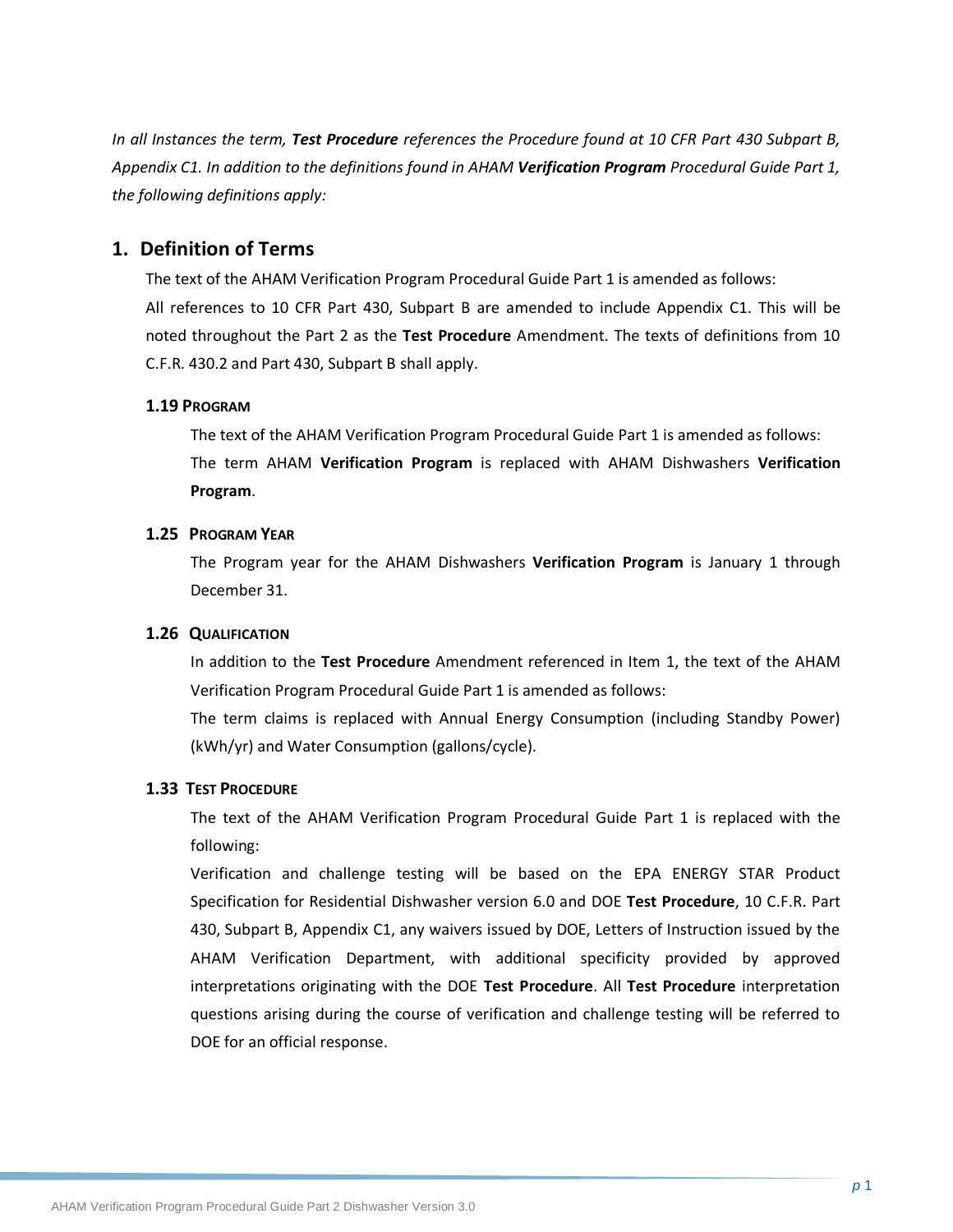#### **1.33.1 Test Method to validate Demand Response**

The Demand Response feature of a **Connected Model** shall be validated according to the applicable ENERGY STAR Test method to Validate Demand Response specified in the EPA ENERGY STAR Product Specification for Residential Dishwasher version 6.0, Section 5, G.

#### **1.33.2 Validation of Connected functionality for Connected Allowance**

For Connected Models, compliance with Connected Functionality shall be validated According to the appropriate section(s) of the EPA ENERGY STAR Product Specification for Residential Dishwasher version 6.0, Section 5, A.

#### <span id="page-7-0"></span>**1.36 VERIFICATION REQUIREMENTS**

Test results shall be evaluated to the requirements of Version 6.0 of the ENERGY STAR specification for Dishwashers which includes Connected Product Criteria.

#### **2. Program Scope**

The text of the AHAM Verification Program Procedural Guide Part 1 is clarified as follows: **Reported claims will be Annual Energy Consumption (Including Standby Power) (kWh/yr) and Water Consumption (Gallons/Cycle).** 

#### **2.1 FACTORS VERIFIED**

The text of the AHAM Verification Program Procedural Guide Part 1 is clarified as follows: The factors verified are Annual Energy Consumption (including Standby Power) (kWh/yr) and Water Consumption (gallons/cycle).

#### **2.2 ELIGIBLE MODELS**

The text of the AHAM Verification Program Procedural Guide Part 1 is amended to include the following:

The term claims are replaced with Annual Energy Consumption (including Standby Power) (kWh/yr) and Water Consumption (gallons/cycle).

#### <span id="page-7-1"></span>**3. Program Requirements**

The text of the AHAM Verification Program Procedural Guide Part 1 applies.

## <span id="page-7-2"></span>**4. Program Funding**

The text of the AHAM Verification Program Procedural Guide Part 1 applies.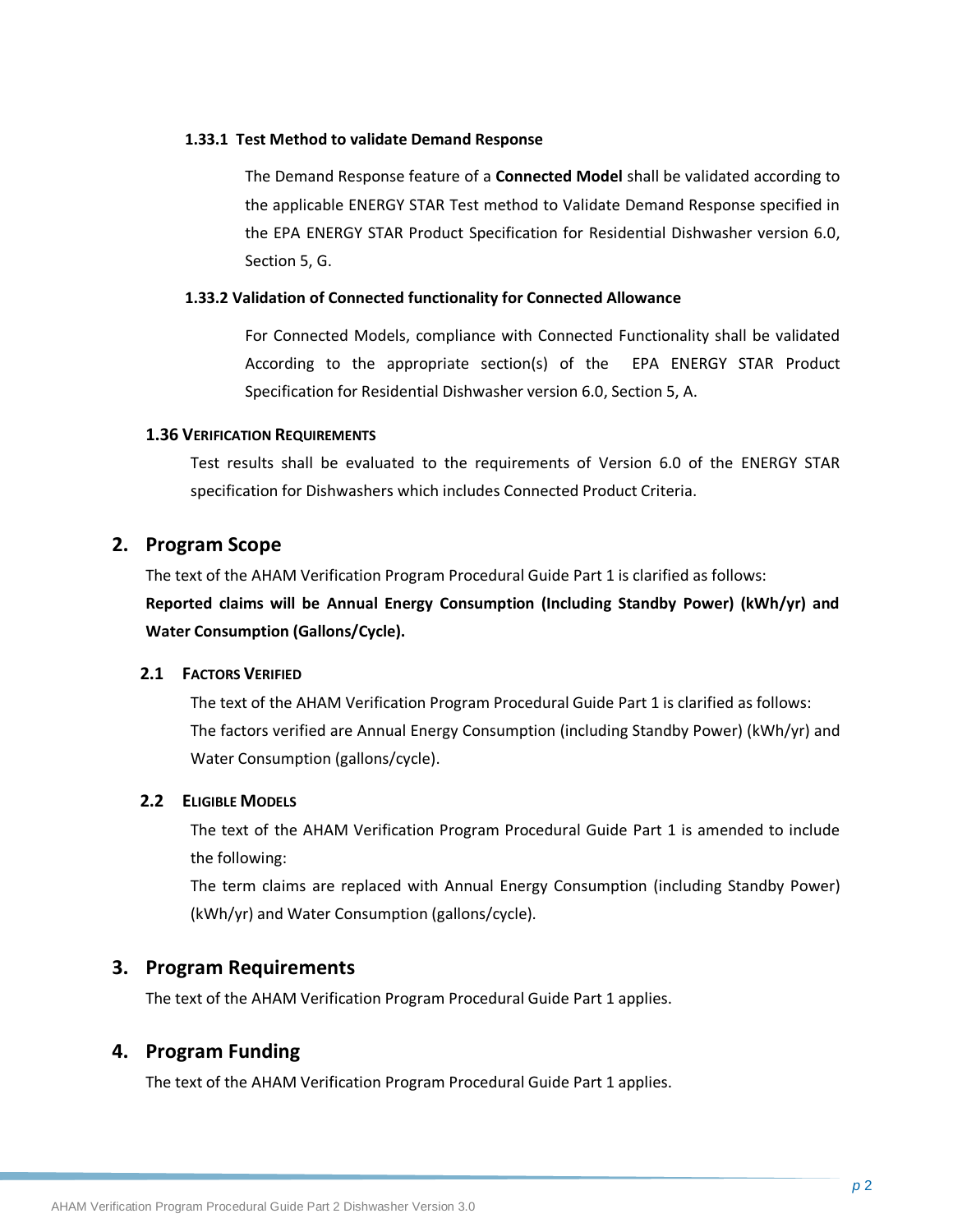## <span id="page-8-0"></span>**5. Verification Procedure**

The text of the AHAM Verification Program Procedural Guide Part 1 is amended as follows:

#### **5.4 VERIFICATION AND EVALUATION METHOD**

Per 1.36, the Version 6.0 ENERGY STAR Residential Dishwashers – April 29, 2015 is the method that will be verified.

Annual Energy Consumption (AEC) shall be less than or equal to Maximum Annual Energy Consumption (AECMAX), as calculated per Equation 1 in the specification.

#### **5.5 FINDING OF COMPLIANCE WITH ENERGY STAR REQUIREMENTS**

When verification test results indicate that the verified rating (rounded as noted below) is less than or equal to 105.0% of the ENERGY STAR requirement for the requirements for 1 unit or pass the statistical methods as outlined in EPA Directive 2011-04 (see Part 1 – Appendix A), verification is automatically established for the model tested and models within the same **Basic Model**.

These **Tolerances** are to allow for variations in testing that inevitably occur in any given laboratory facility, variations between laboratories, and variations in components. They are not to be used to rate a given model at values better than the expected average value of all **Units** from the assembly line.

#### **5.5.1 Annual Energy Consumption**

The Annual Energy Consumption calculated for any spot check production **Unit** shall not be greater than 105.0% of the value **r**equired by the ENERGY STAR Product class

**Example 1:** If the **Program Laboratory** measures energy consumption of a product at 550 kWh/year and the product requirement is 500 kWh/year, it will be considered out of allowed **Tolerance** (105.0% would be 525 kWh/year or less).

**Example 2:** If the **Program Laboratory** measures energy consumption of a product at 450 kWh/year and the product requirement is 500 kWh/year, the product is considered to be within **Tolerance**.

*Informative Note: Based on 10 CFR Part 430.23(c)(2), the Annual Energy Consumption expressed in kilowatt-hours per year must be rounded to the nearest kilowatt-hour per year.*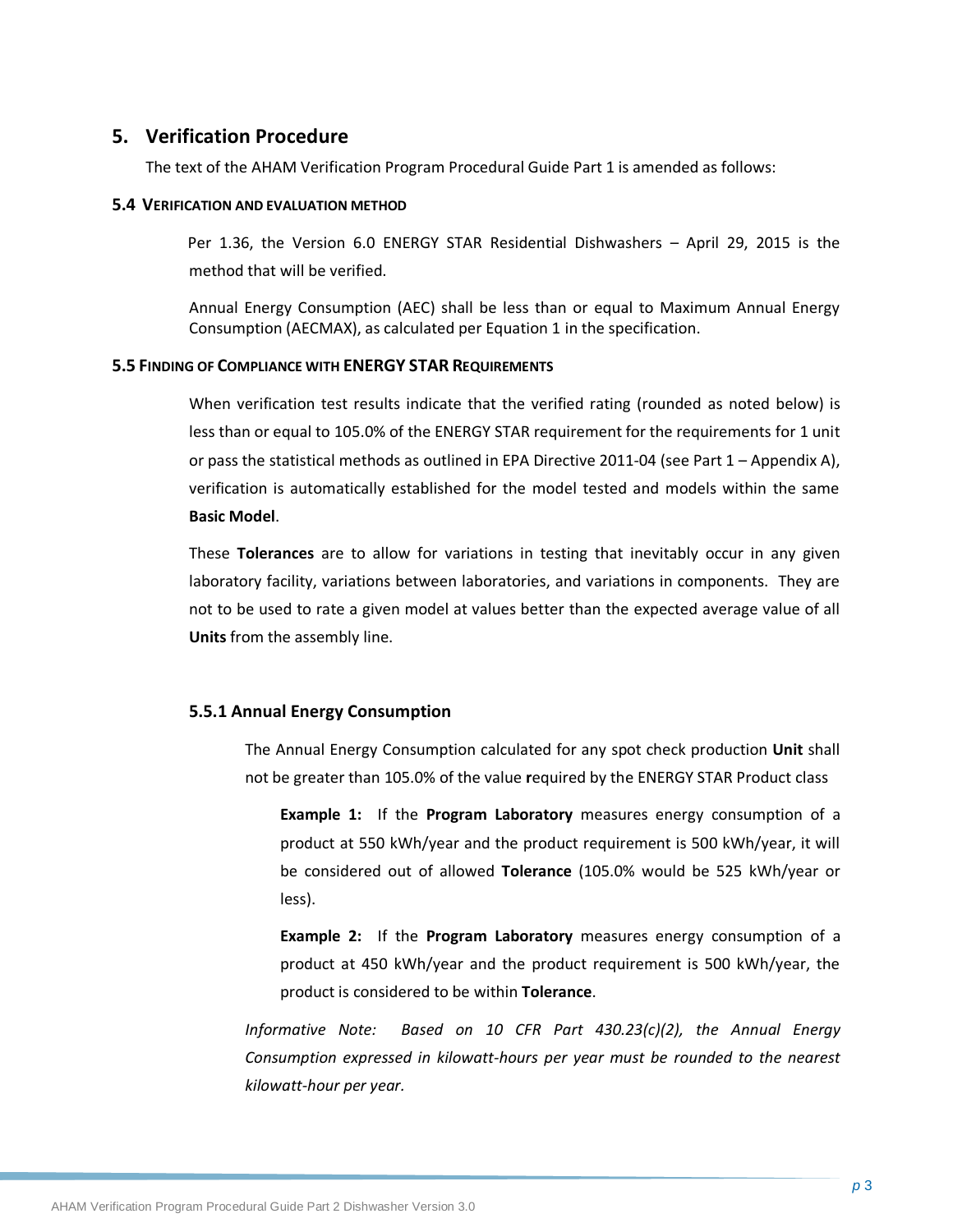#### **5.5.2 Water Consumption**

Water Consumption measured during a verification test on a spot check unit shall not be greater than 105.0% of the value **r**equired by the ENERGY STAR Product class.

*Informative Note: Based on 10 CFR Part 430.23 (c))(3), the sum of the water consumption, V, and the water consumption during water softener regeneration, VWS, expressed in gallons per cycle and defined in section 5.4 of appendix C1, must be rounded to one decimal place.*

#### **5.6 NOTIFICATION OF VARIATION FROM CERTIFIED VALUES**

The intent of the industry is to assure that the Average Energy Consumption and Water Consumption for **Units** produced by each **Participant** is 100% of the certified rating.

#### **5.6.1 Annual Energy Consumption**

Annual Energy Consumption measured during a verification test is compared to the value listed on ENERGY STAR **QPL**.

#### **5.6.2 Water Consumption**

Water Consumption measured during a verification test is compared to the value listed on ENERGY STAR **QPL**.

Note: The Program Laboratory will conduct tests and evaluate test data within the framework of the Standard, License Agreement, and this Procedural Guide. It is the responsibility of each Participant to rate Units in accordance with these documents and applicable government regulations

The noted deviation from the certified rating for certified ratings for Annual Energy Consumption, in kWh/year, and Water Consumption, in gallons per cycle are included on the test report. The test report is sent to the Participant and AHAM.

#### **5.7 FINDING OF NON- COMPLIANCE WITH ENERGY STAR**

Note that if the spot check unit fails to meet the criterial in section 5.5 above, three additional samples shall be tested and the analysis per the Verification Testing Directive (EPA Directive No. 2011-04 most recent date) will be followed to determine a potential noncompliance. For a potential non-compliance, see clause 5.7 of AHAM Verification Program Procedural Guide Part 1.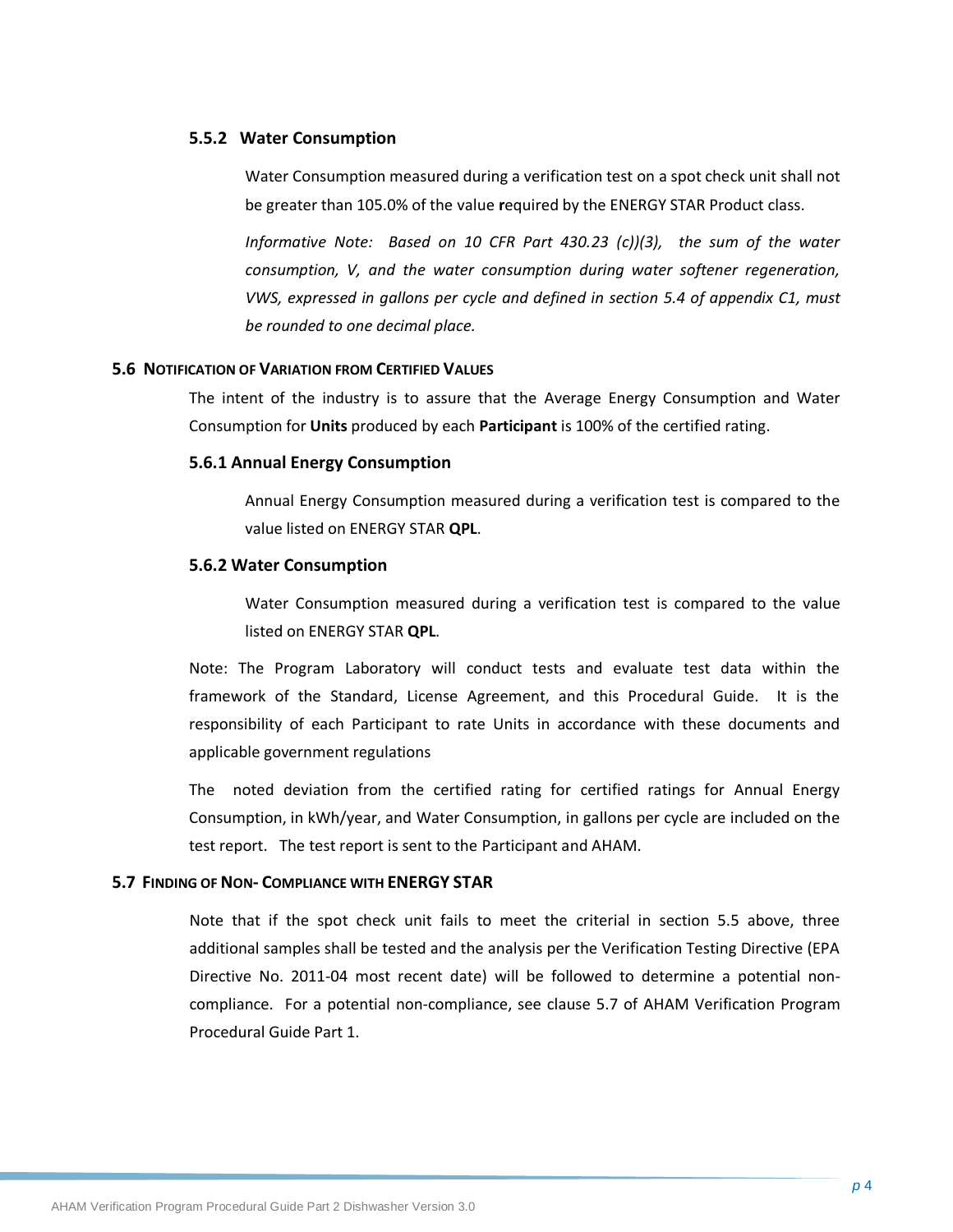## **6. Challenge Procedure**

The text of the AHAM Verification Program Procedural Guide Part 1 applies, with the clarification that the claims are Annual Energy Consumption (including Standby Power) (kWh/yr) and Water Consumption (gallons/cycle) as appropriate to the challenge.

## **7. Proper Use of the Verification Claims**

The Text of the AHAM Verification Program Procedural Guide Part 1 is applicable.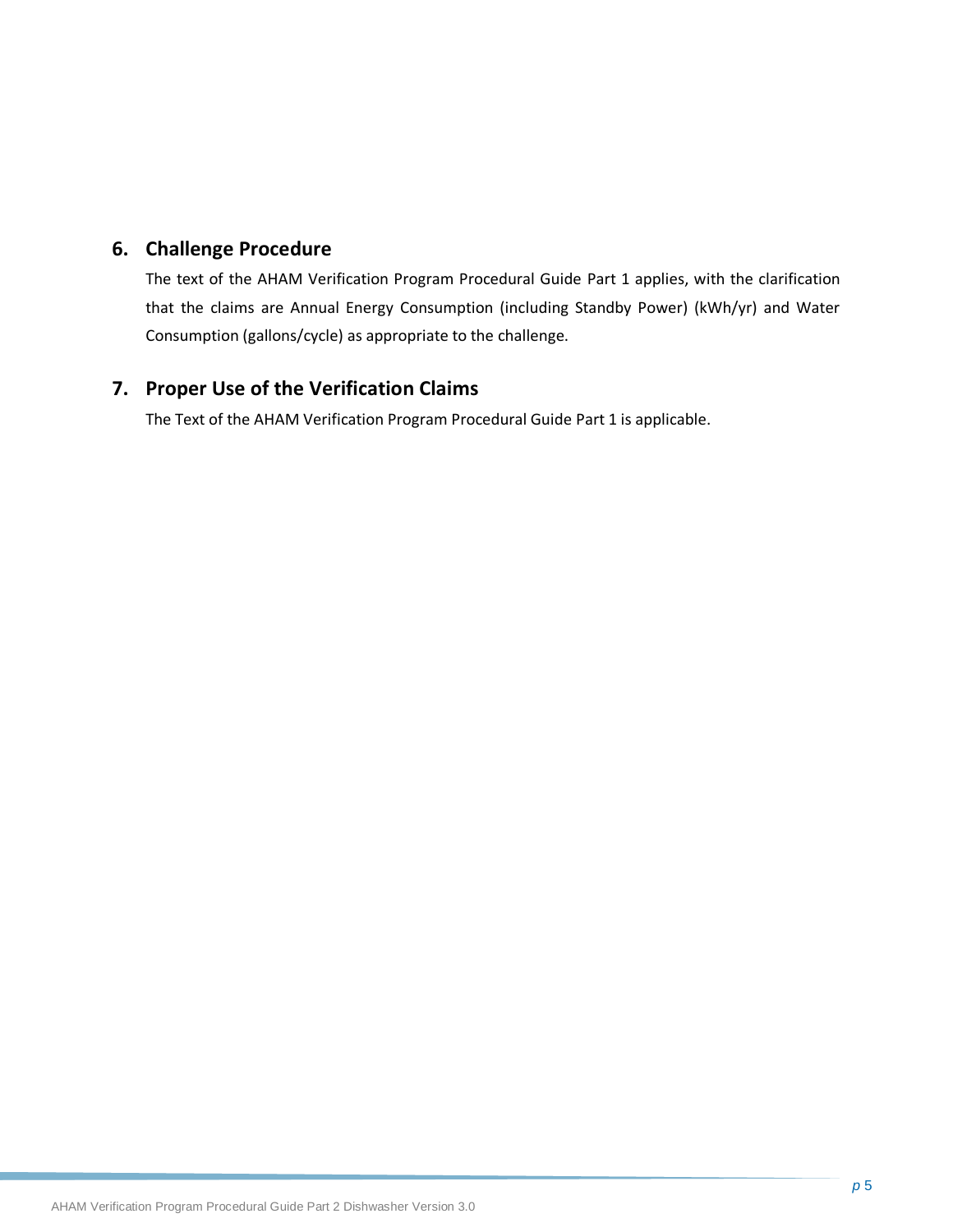## **APPENDIX A: AHAM DISHWASHER VERIFICATION PROGRAM LICENSE AGREEMENT**

This Agreement, made this this day of this allows the set of the set of the set of the set of the set of the s ASSOCIATION OF HOME APPLIANCE MANUFACTURERS (AHAM), a not-for-profit business association incorporated in the State of Illinois, having its principal office at 1111 19th Street, N.W., Suite 402, Washington, DC 20036, hereinafter called Licensor, and \_\_\_\_\_\_\_\_\_\_\_\_\_\_\_\_\_\_\_\_\_\_\_\_\_\_\_\_\_\_\_\_\_\_\_\_\_\_\_\_\_\_\_\_\_\_\_\_\_\_ having its principal offices at the following location (full address) and the case of the matrix of the matrix of the matrix of the matrix of the matrix of

\_\_\_\_\_\_\_\_\_\_\_\_\_\_\_\_\_\_\_\_\_\_\_\_\_\_\_\_\_\_\_\_\_\_\_\_\_\_\_\_\_\_\_\_\_\_\_\_ , hereinafter called Licensee.

#### **WITNESSETH:**

WHEREAS, The U.S. Department of Energy (DOE) has promulgated a Test Procedure for determining certain performance characteristics for Dishwashers in the USA;

WHEREAS, Licensor is the sponsor of a Verification Program in the USA (Verification Program or Program) in support of the acceptance and use of that standard and the procedures set forth in the Procedural Guide (s), all in the public interest, to the end that public confidence in said performance characteristics may be effectively promoted;

WHEREAS, Licensee wishes to participate in said Verification Program;

NOW, THEREFORE, it is agreed by and between the parties hereto as follows:

#### **LICENSEE:**

A.1. Shall, upon the signing of this Agreement, have (1) the same person signing this Agreement on its behalf and (2) the engineer designated by such person sign and submit to Licensor the Certification Affidavit attached hereto as Exhibit A.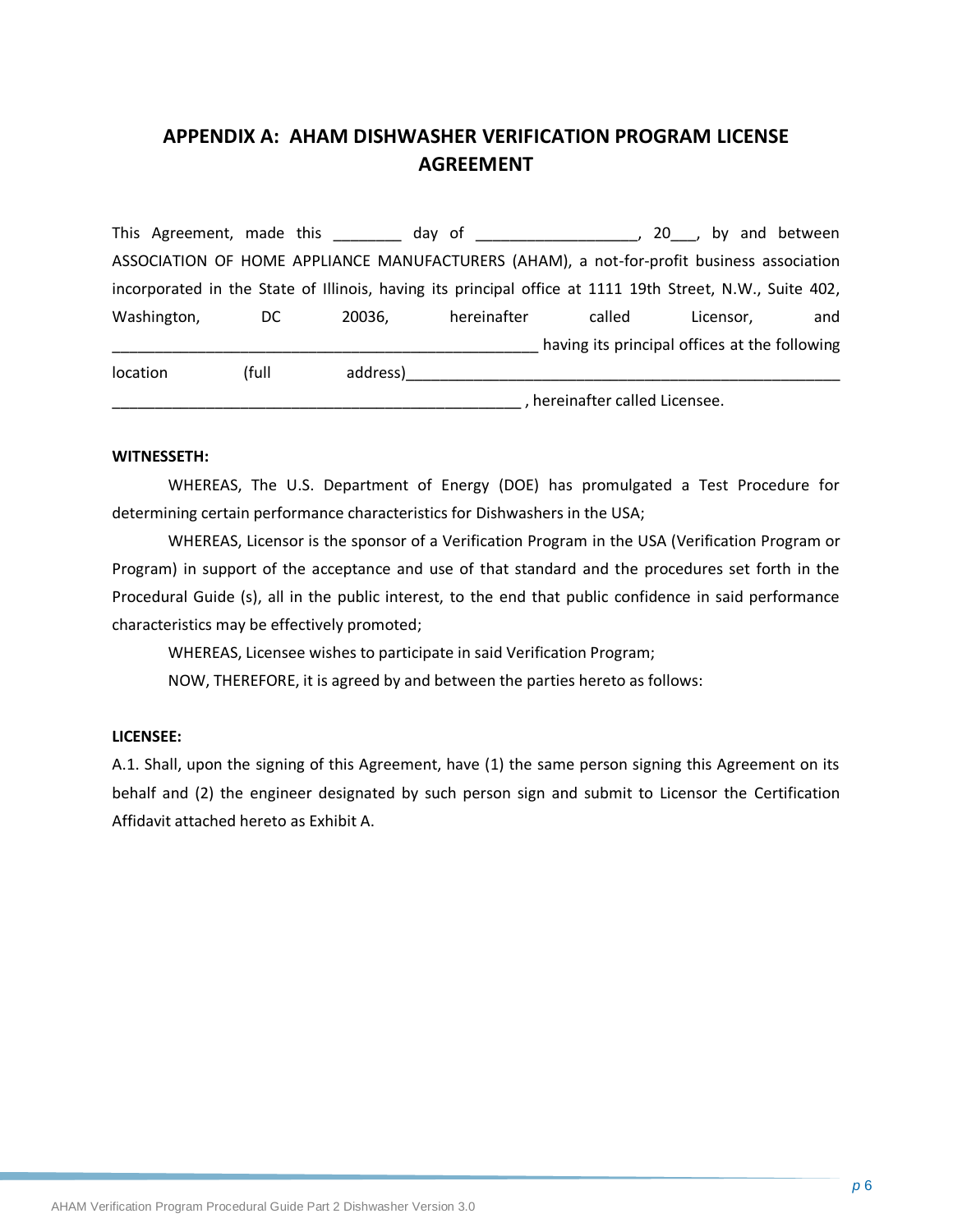A.2. Shall abide by and comply with all provisions of the Procedural Guide (s) developed by AHAM for the implementation of the Verification Program.

A.3. Shall abide by, comply with and have the right to be apprised of all decisions made by the governing AHAM product council or committee which affect this Verification Program. This product council/committee shall meet periodically with AHAM staff for communication, advice and counsel on the operation of the Verification Program, and shall determine all policy for the Verification Program.

A.4. Shall abide by the following Verification Program Payment Policy: For verification program participants, if invoices are not paid within 90 days after the invoice date, the participant will be given written notice that they have an additional 45 days to become current, or it will result in termination from the program. If a terminated company wishes to rejoin the program, it will be required to pay all outstanding invoices, and a full year program fees in advance.

#### **LICENSOR AND LICENSEE:**

B.1. Agree that the Procedural Guide (s) is an extension of this License Agreement, provides all necessary details for participation in the Verification Program and is incorporated by reference into this Agreement. Agree that Licensor has the right in its sole discretion to make changes to any aspect of the Procedural Guide (s) and Licensee will be bound by those changes. Revisions to procedures which become effective before the Procedural Guide (s) is reprinted will be outlined in Letters of Instruction from Licensor to Licensees; such letters will automatically amend the Procedural Guide (s) upon issuance.

B.2. Agree that this Agreement shall extend for an initial period of one (1) year and shall be automatically renewable for successive additional periods of one (1) year each unless either party, at least thirty (30) days prior to the date of expiration, gives notice in writing that it does not wish the Agreement to be renewed; provided, however, that either Licensor or Licensee may terminate this License Agreement upon sixty (60) days' written notice to the other party.

B.3. Agree that in the event that Licensee defaults under this Agreement, Licensor may immediately exclude Licensee from the Program by written notice sent by certified mail to Licensee. Under such circumstances, this Agreement will be considered void upon the date of Licensee's receipt of said written notice, and the remaining provisions concerning exclusion of a Licensee outlined in the Procedural Guide (s) shall be followed.

B.4. Agree that the initial data on Licensee's certified rating(s) for models subject to the Program as submitted to the independent testing laboratory under contract to Licensor on forms provided by that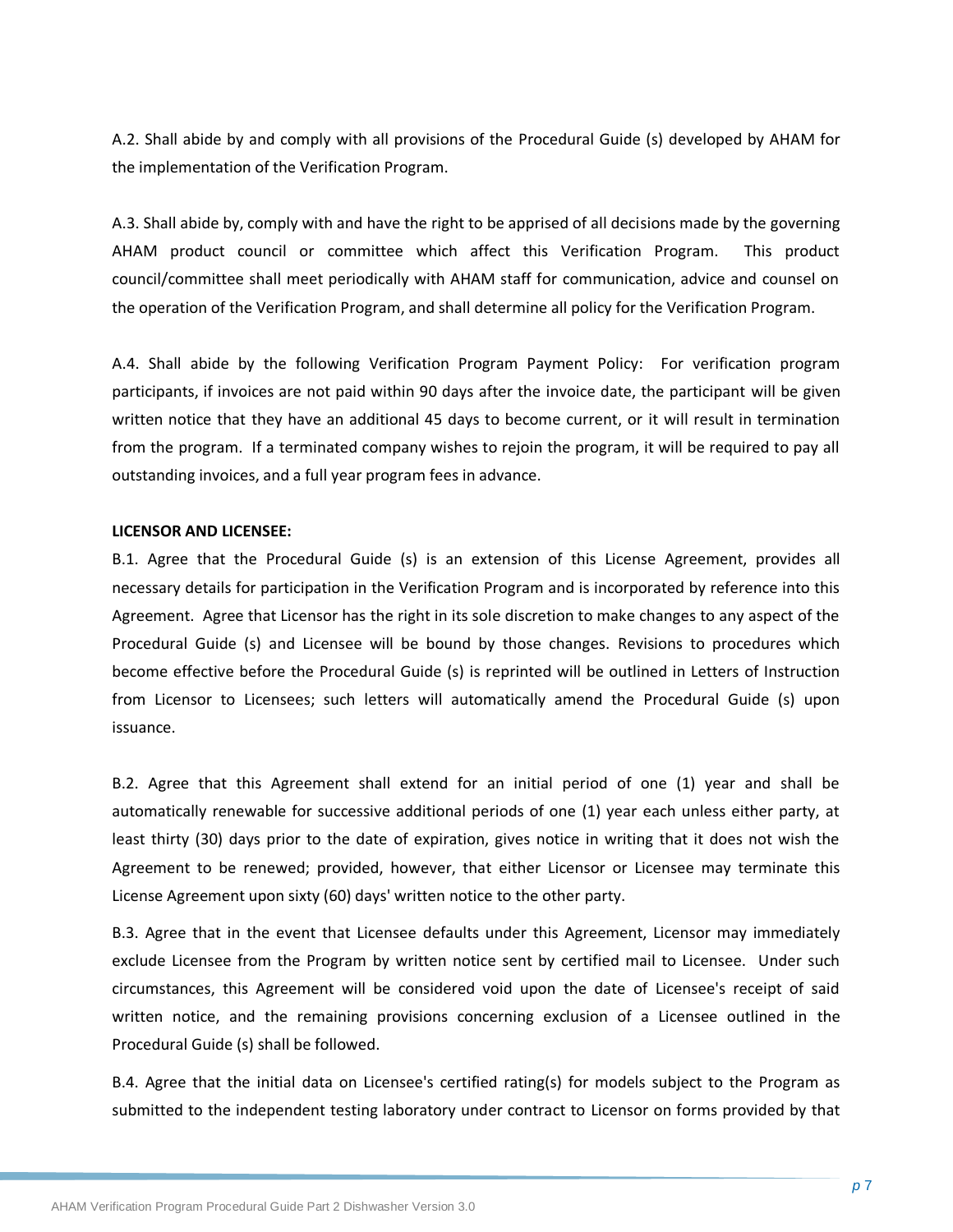laboratory (see the Procedural Guide (s) shall not be treated as confidential by either the laboratory or Licensor.

B.6 Except as provided in this paragraph, Licensee agrees to indemnify and hold harmless AHAM, its board of directors, officers and employees, their successors and assigns, for and from any and all claims, demands, lawsuits, judgments, contracts, debts, and expenses (including reasonable attorney's fees), of any kind or nature, whether at law or in equity, arising out of or in connection with the Licensee's participation in the AHAM Dishwashers Verification Program (including, but not limited to, a Licensee's conduct constituting a breach of this agreement and license), and/or the manufacture, design, information for use, warranties and representations, and use of Licensee's Dishwashers. No claim for indemnity under this paragraph shall be effective until Licensee has received from AHAM written notice of the claim for which AHAM believes it is entitled to indemnification hereunder. Licensee shall promptly reimburse AHAM for all costs and expenses incurred in defending AHAM against any such claims, demands, causes of action, or liability, including, but not limited to, attorney's fees. This indemnification shall survive termination of this agreement and license.

AHAM affirmatively disclaims any obligation to indemnify or hold harmless the Licensee from any and all claims, demands, lawsuits, judgments, contracts, debts, and expenses (including attorney's fees), of any kind or nature, whether at law or in equity, arising out of or in connection with any claims asserting infringement of a third party's trademark. In the event a third party files a claim against the Licensee asserting infringement of a third party's trademark, Licensee is required to provide AHAM with written notice of the claim within 14 days. AHAM will consider, in good faith but without obligation and in its sole discretion, whether it is appropriate to assist, intervene, indemnify or take any action with respect to the reported claim.

B.7. Licensee acknowledges that it is responsible for compliance with laws or other requirements relating to the products and ratings under this program and shall indemnify and hold harmless Licensor for any violations of such laws or requirements

B.8. The interpretation of this Agreement and the parties' performance there under shall be governed by the laws of the District of Columbia.

B.9. In the event that any part or parts of this Agreement and/or the Procedural Guide (s) are found to be void, the remaining provisions shall nevertheless be binding, to the extent practicable, with the same effect as though the void parts were deleted.

B.10. This Agreement, being the final and complete understanding between the above parties, supersedes and nullifies all prior agreements.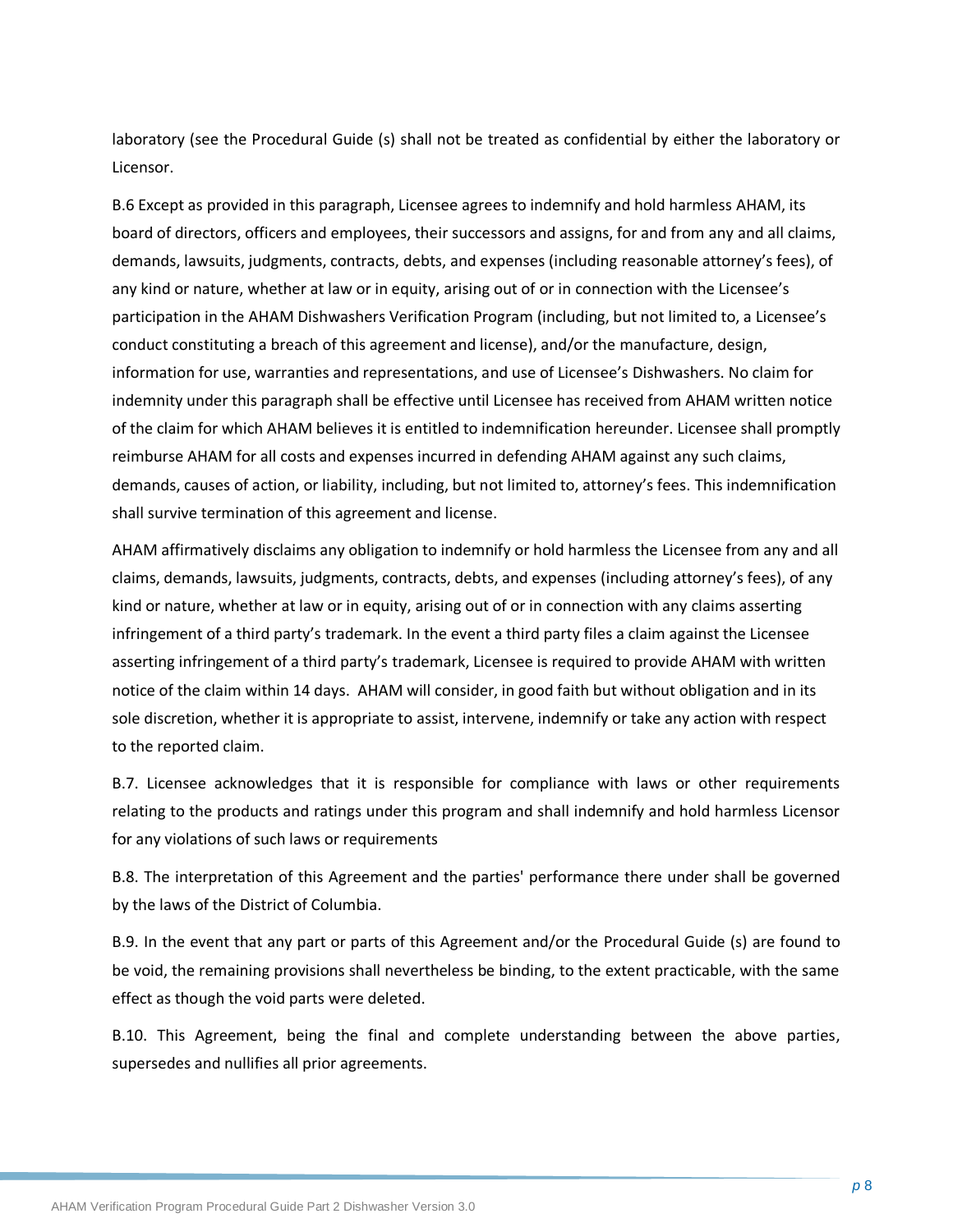## **Dishwashers Verification Program LICENSE AGREEMENT**

| To be signed by AHAM President: |                                                        |            |
|---------------------------------|--------------------------------------------------------|------------|
|                                 | ASSOCIATION OF HOME APPLIANCE MANUFACTURERS (Licensor) |            |
| Signed by:                      |                                                        |            |
| Date:                           | Joseph M. McGuire, AHAM President & CEO                |            |
| To be completed by Licensee:    |                                                        |            |
|                                 |                                                        |            |
| Company Name                    |                                                        | (Licensee) |
| Print Name:                     |                                                        |            |
| Title:                          |                                                        |            |
| Date:                           |                                                        |            |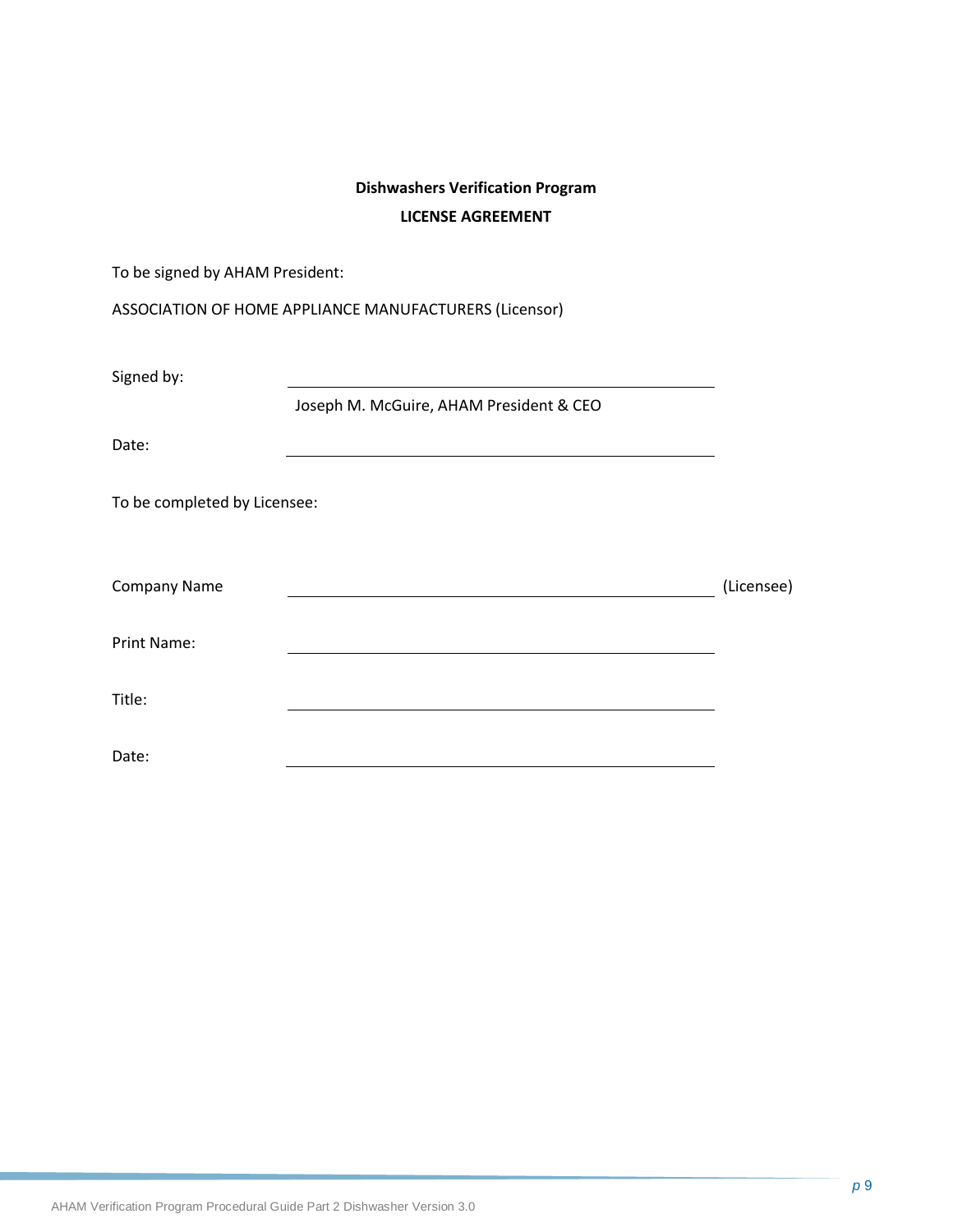## **Exhibit A CERTIFICATION AFFIDAVIT (To be completed by Licensee)**

The undersigned hereby certify and state, on behalf of \_\_\_\_\_\_\_\_\_\_\_\_\_\_\_\_\_\_\_\_\_\_\_\_\_

\_\_\_\_\_\_\_\_\_\_\_\_\_\_\_\_\_\_\_\_ (Licensee) that the ratings of Annual Energy Consumption (including Standby Power) (kWh/yr) and Water Consumption (gallons/cycle) for Dishwasher models submitted for Verification under the foregoing program by said Licensee are accurately determined and stated in accordance with the DOE Test Procedure (10 CFR Part 430, Subpart B, Appendix C1), with additional specificity provided by approved interpretations consistent with the DOE Test Procedure.

To be completed by Engineer [Reference Section A.1 (2)]:

| Signed by:  |  |
|-------------|--|
| Print Name: |  |
| Title:      |  |
| Date:       |  |

To be completed by same individual that signed the License Agreement on page 3 [Reference Section  $A.1 (1)$ :

| Signed by:         |  |
|--------------------|--|
| <b>Print Name:</b> |  |
|                    |  |
| Title:             |  |
|                    |  |
| Date:              |  |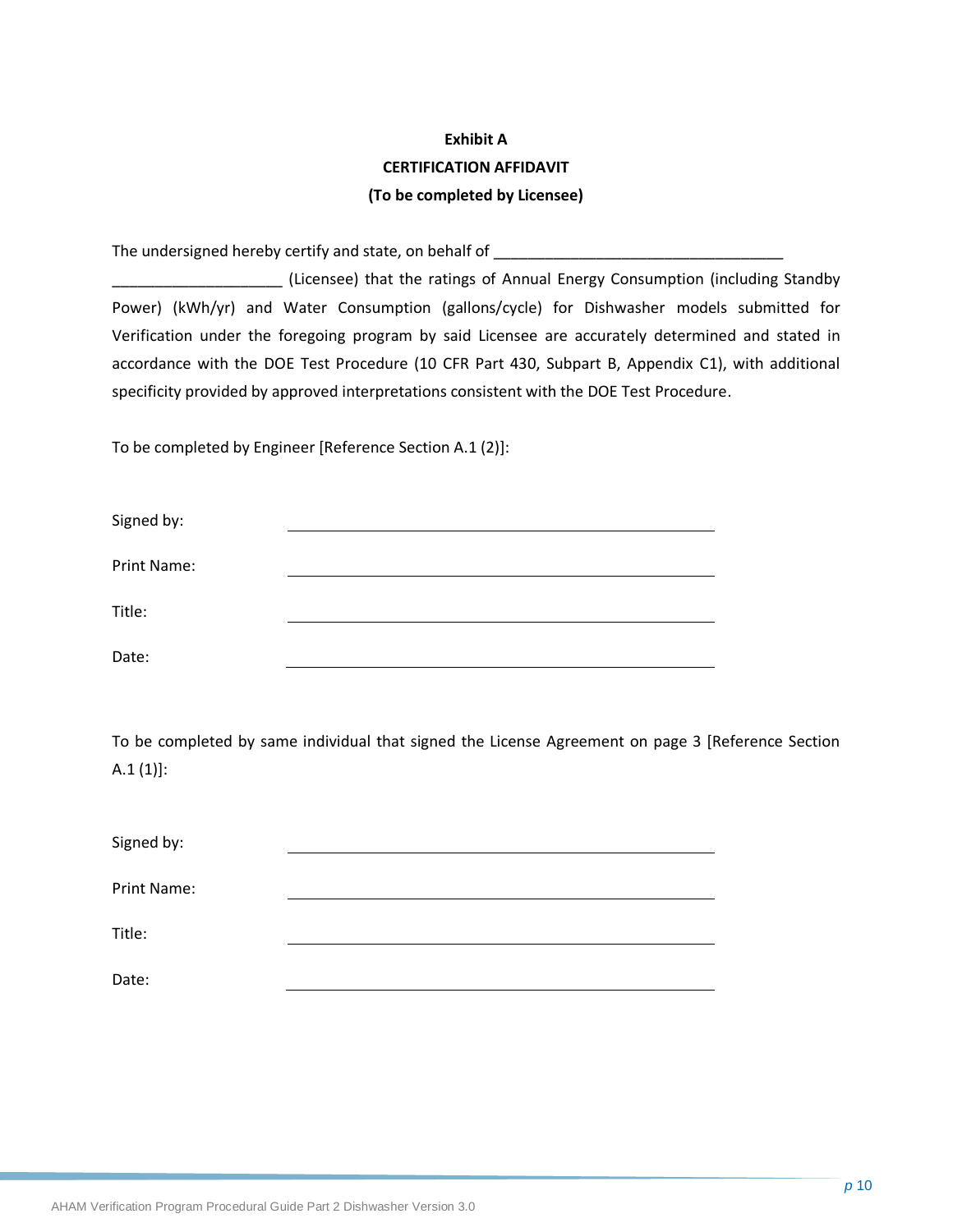#### **Exhibit B**

#### **PRIMARY CONTACT FOR TECHNICAL ISSUES**

(Note: All verbal and written communications will be in English)

| <b>COMPANY:</b>         |  |
|-------------------------|--|
| NAME:                   |  |
| TITLE:                  |  |
| E-MAIL:                 |  |
| PHONE NUMBER:           |  |
| <b>FAX NUMBER:</b>      |  |
| <b>MAILING ADDRESS:</b> |  |
| <b>COUNTRY:</b>         |  |

#### **PRIMARY CONTACT FOR INVOICING/BILLING/PAYMENT**

(Note: All verbal and written communications will be in English)

| <b>COMPANY:</b>         |  |
|-------------------------|--|
| NAME:                   |  |
| TITLE:                  |  |
| E-MAIL:                 |  |
| <b>PHONE NUMBER:</b>    |  |
| <b>FAX NUMBER:</b>      |  |
| <b>MAILING ADDRESS:</b> |  |
| <b>COUNTRY:</b>         |  |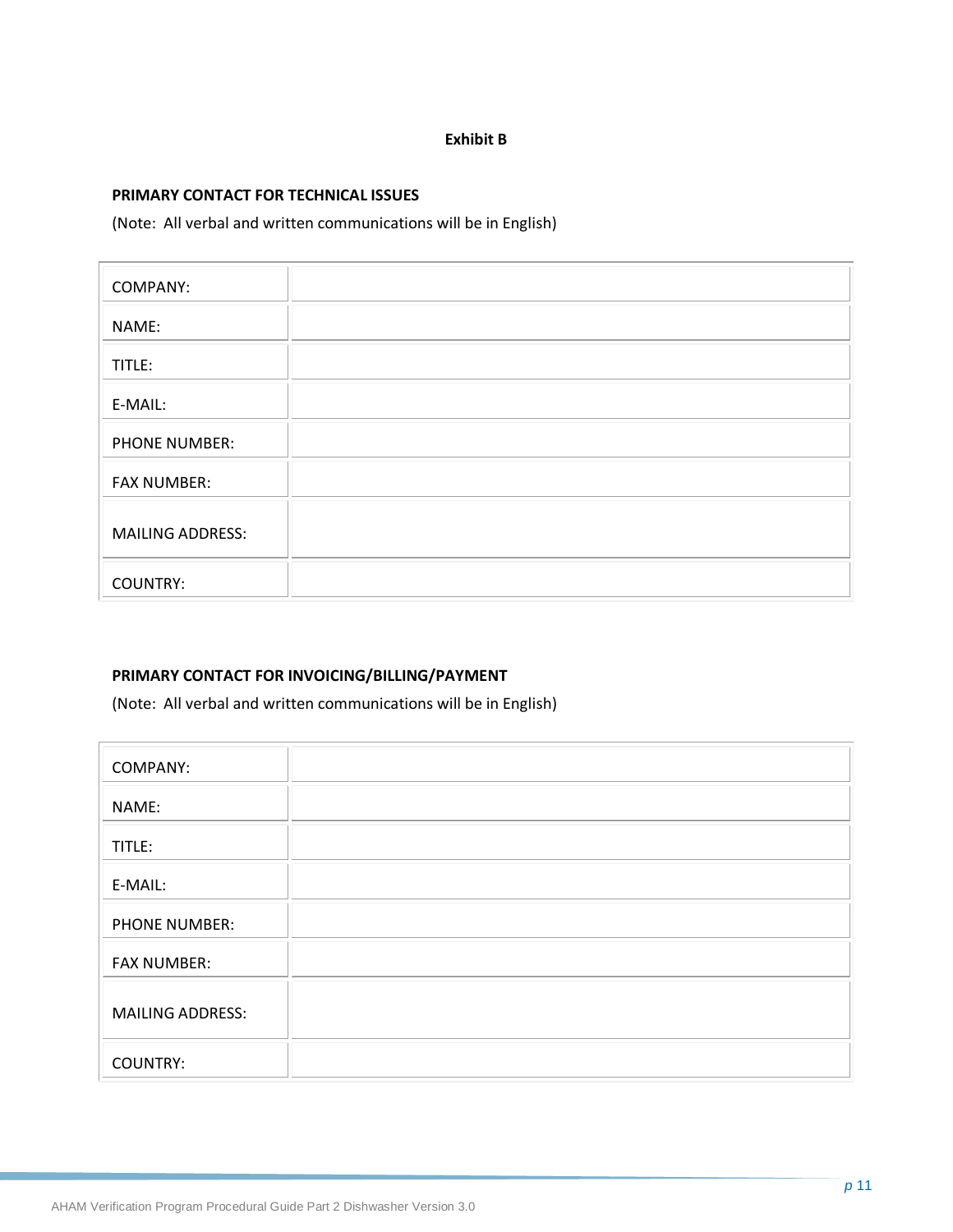#### **SECONDARY CONTACT FOR ADMINISTRATIVE ISSUES**

(Note: All verbal and written communications will be in English)

| <b>COMPANY:</b>         |  |
|-------------------------|--|
| NAME:                   |  |
| TITLE:                  |  |
| E-MAIL:                 |  |
| PHONE NUMBER:           |  |
| <b>FAX NUMBER:</b>      |  |
| <b>MAILING ADDRESS:</b> |  |
| <b>COUNTRY:</b>         |  |

## **SECONDARY CONTACT FOR INVOICING/BILLING/PAYMENT**

(Note: All verbal and written communications will be in English)

| <b>COMPANY:</b>         |  |
|-------------------------|--|
| NAME:                   |  |
| TITLE:                  |  |
| E-MAIL:                 |  |
| <b>PHONE NUMBER:</b>    |  |
| <b>FAX NUMBER:</b>      |  |
| <b>MAILING ADDRESS:</b> |  |
| <b>COUNTRY:</b>         |  |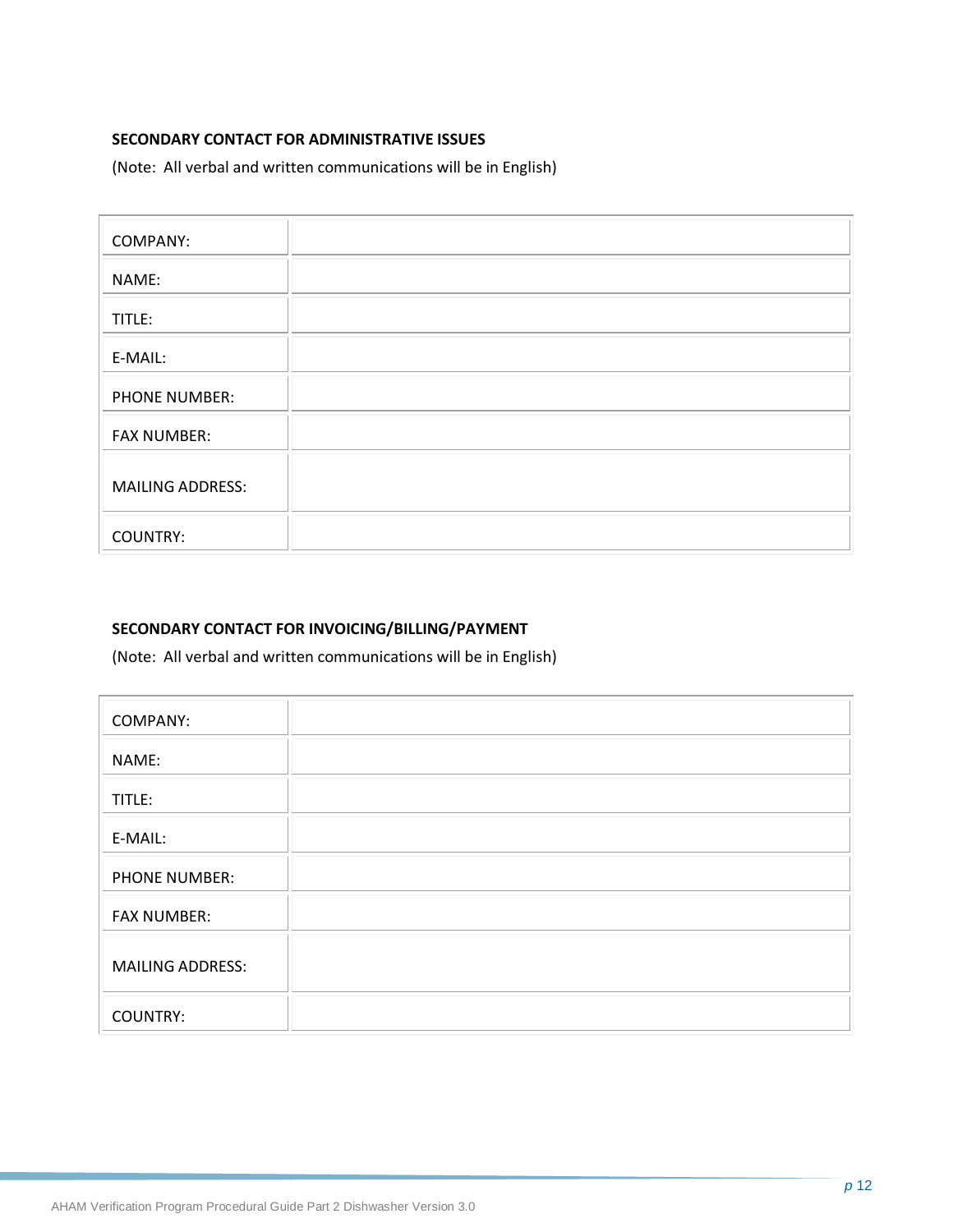## **APPENDIX B: AHAM DISHWASHERS VERIFICATION PROGRAM CHALLENGE REQUEST FORM**

**Date of Request:**

**Brand Name: Model Number: Model Number:** 

**Manufactured By: Manufactured For:** 

| Reason for Challenge (check all that apply): | <b>Required Information for Submittal</b>      |
|----------------------------------------------|------------------------------------------------|
| <b>Annual Energy</b>                         | Reason for challenge                           |
| Consumption                                  | Test data or calculations to support challenge |
| <b>Water</b>                                 | Reason for challenge                           |
| Consumption                                  | Test data or calculations to support challenge |
|                                              |                                                |
|                                              |                                                |
|                                              |                                                |
|                                              |                                                |

| <b>Participant Approval</b> |  |
|-----------------------------|--|
| <b>AHAM Approval</b>        |  |
| <b>Laboratory Approval</b>  |  |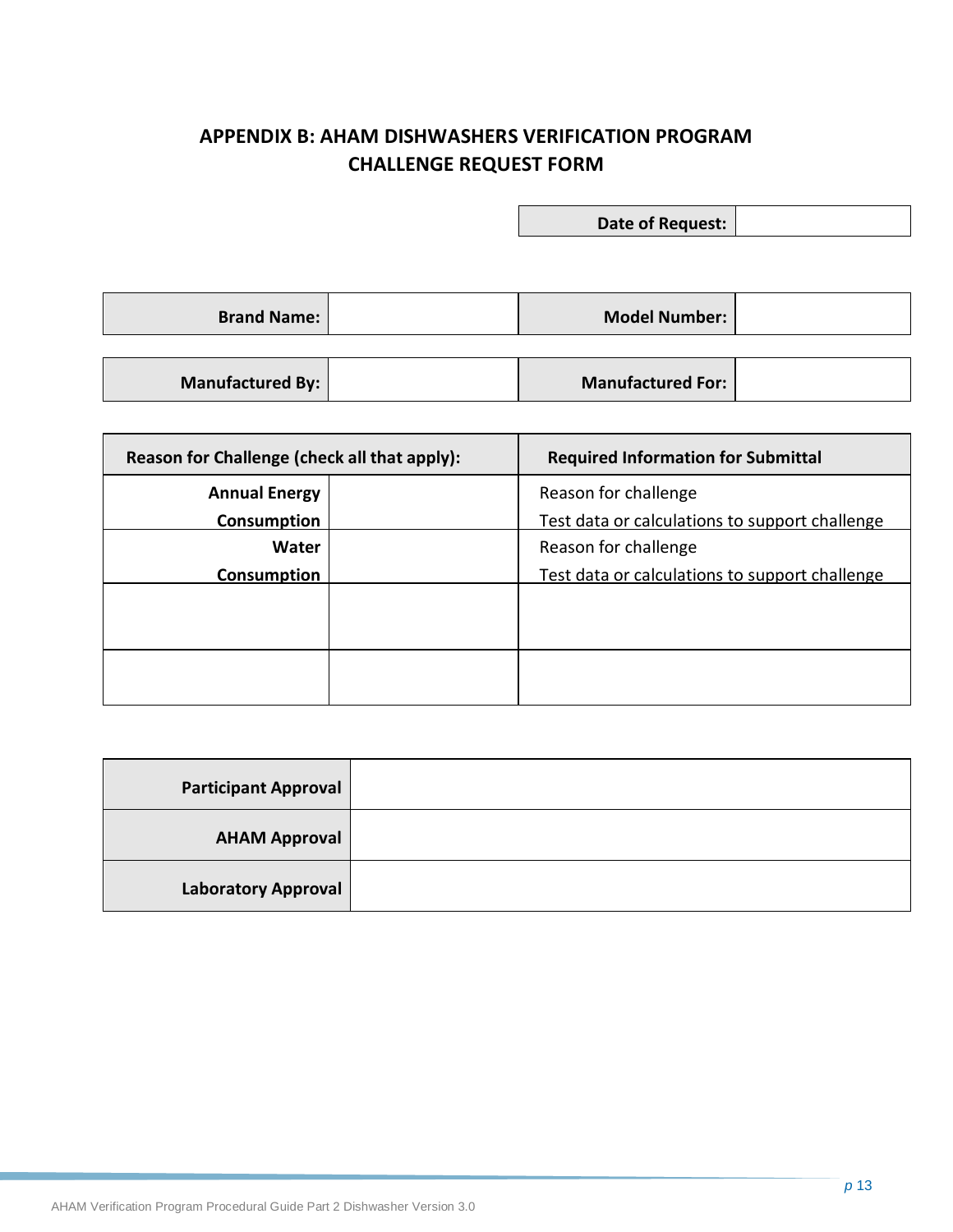## **APPENDIX C: EXAMPLE PROGRAM PRODUCTION SURVEY**

#### **CONFIDENTIAL**

|                   | AHAM DISHWASHER PROGRAM PRODUCTION SURVEY                              |
|-------------------|------------------------------------------------------------------------|
| Date:             | July 1, 2019                                                           |
| TO:               | <b>Dishwashers Verification Program Participants</b>                   |
| FROM:             | Randy Cooper, Vice President, Technical Operations & Standards         |
| CA:               | <b>Charles Samuels</b>                                                 |
| RE:               | <b>CERTIFIED PRODUCTION SURVEY</b>                                     |
| <b>ACTIONS</b>    | (1) Confirm receipt to AHAM (amartin@aham.org) upon delivery.          |
| <b>REQUESTED:</b> | (2) Complete and return to AHAM (accounting@aham.org) by July 31, 2018 |

The AHAM Dishwashers Verification Program requires that participants in the program complete a Certified Production Survey annually so that testing and participation fees for the upcoming calendar year (2020) can be accurately determined. **The information provided in the survey is kept confidential within AHAM.** 

Attached is a survey sheet to be completed with your actual certified sales volume and number of ENERGY STAR® qualified Basic Models of Dishwashers for the twelve-month period of July 1, 20**18** through June 30, 20**19**. Participants will be required to pay the initial estimated testing fees at the beginning of each program year. Participation fees will be invoiced quarterly during the calendar year based on the fees shown on the attached survey form.

Please note that Officer Verification is required to verify all figures reported to AHAM Verification Programs for accuracy and completeness.

As indicated on the INSTRUCTIONS sheet (page 2), please:

- 1. Confirm receipt of this form to Angela Martin [\(amartin@aham.org\)](mailto:jbibins@aham.org) upon delivery; and
- 2. Complete and return the enclosed confidential survey and Officer Verification (pages 3 6) by **July 31, 2019** to AHAM's Accounting Department at **[Accounting@aham.org.](mailto:Accounting@aham.org)**

*The Production Surveys are due within thirty (30) business days from the date it was sent to the Participant or as agreed to with the Participant.*

If you believe that the survey should be directed to someone else within your organization, please forward the survey to that individual and immediately notify Angela Martin via e-mail at [amartin@aham.org.](mailto:jbibins@aham.org) Thank you for your cooperation.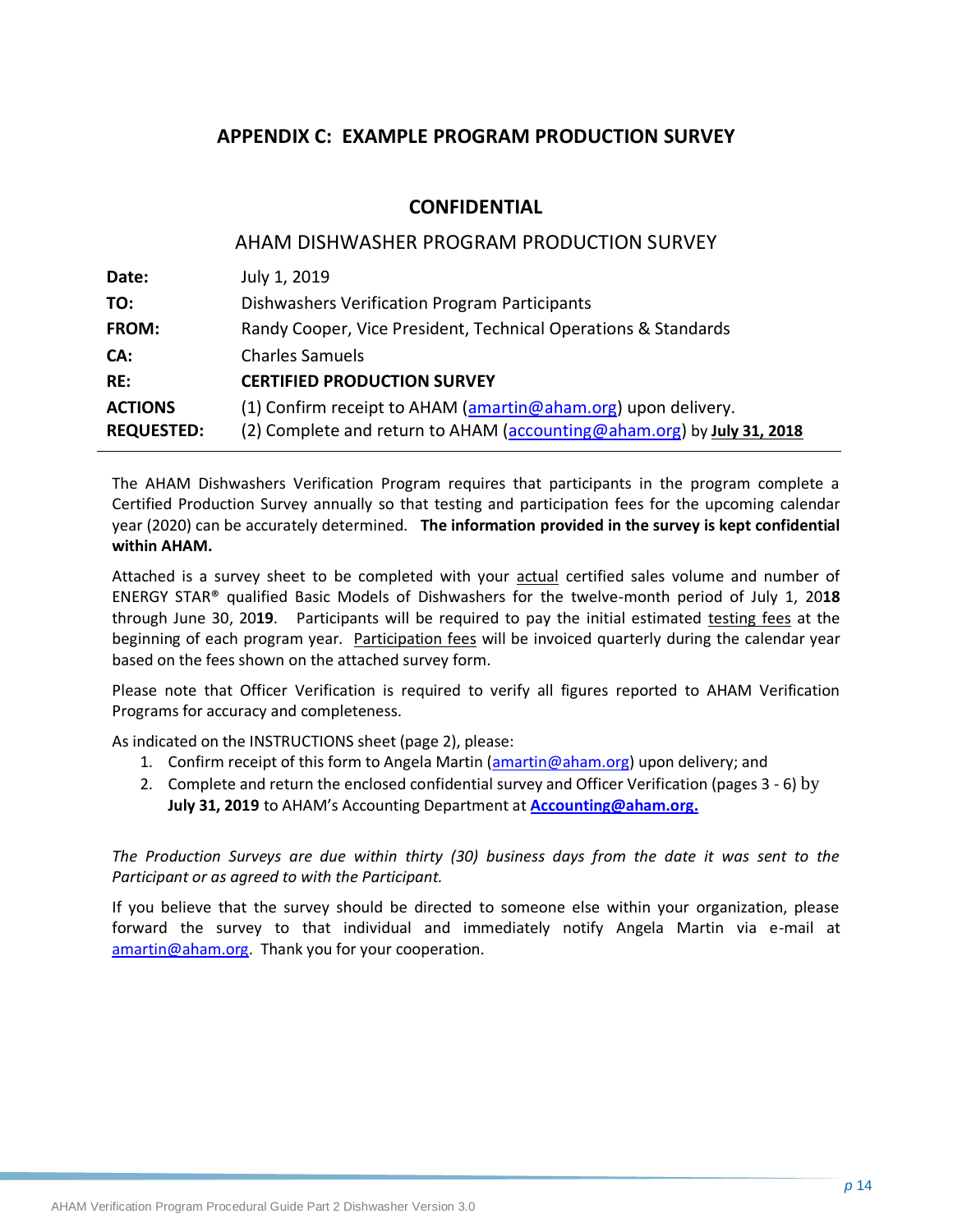#### **INSTRUCTIONS**

- **1.** Confirm receipt of this production survey to Angela Martin via e-mail a[t amartin@aham.org](mailto:jbibins@aham.org) upon receipt.
- 2. Review instructions and guidelines.
- 3. Fill out the Production Survey Form as described on the form.
- 4. Update the Company contact information
- 5. Update the "Send invoices to" information.
- 6. Have an officer execute the Officer Verification Form.
- 7. Return Production Survey Form and Officer Verification Form by **July 31, 2019** to:

E-MAIL: [accounting@aham.org](mailto:accounting@aham.org) (scan and send)

AHAM Accounting Department Association of Home Appliance Manufacturers 1111 19<sup>th</sup> Street N.W., Suite 402 Washington, D.C. 20036 FAX: (202) 872-9354

#### **GUIDELINES FOR SOURCED MODEL PRODUCT REPORTING**

Please use the following guidelines to determine which entity involved in a sourcing agreement is responsible for reporting and ensuring payment of the verification program fees.

- 1. All models in production consistent with EPA ENERGY STAR QPL, by a Participant of an AHAM Verification Program are to be included in the Program, regardless of the Original Equipment Manufacturer.
- 2. If a Participant buys product from another Participant, the manufacturing Participant is responsible for the resulting Program fees and must include the sourced models in its own production figures.
- 3. If a Participant buys product from a non-Participant, the Participant is responsible for the resulting Program fees and must therefore include the sourced models in its product figures (i.e., count sourced models as their own production).
- 4. A retailer who is a private brand owner and purchases models from both Participant and non-Participant manufacturers may be a Program Participant. Such a Participant must claim the models manufactured by a non-Participant as its production and will be responsible for all fees associated with these models.
- 5. In the case of an alternative arrangement (i.e., purchasing Participant agrees to pay the Program fees), the purchasing Participant has the ultimate responsibility of ensuring the sourced product production data is properly reported and Program fees are paid.
- 6. ENERGY STAR qualified models sourced from OEM's that are not Licensees of the AHAM Program must be included in the Participants Model Submission Form.